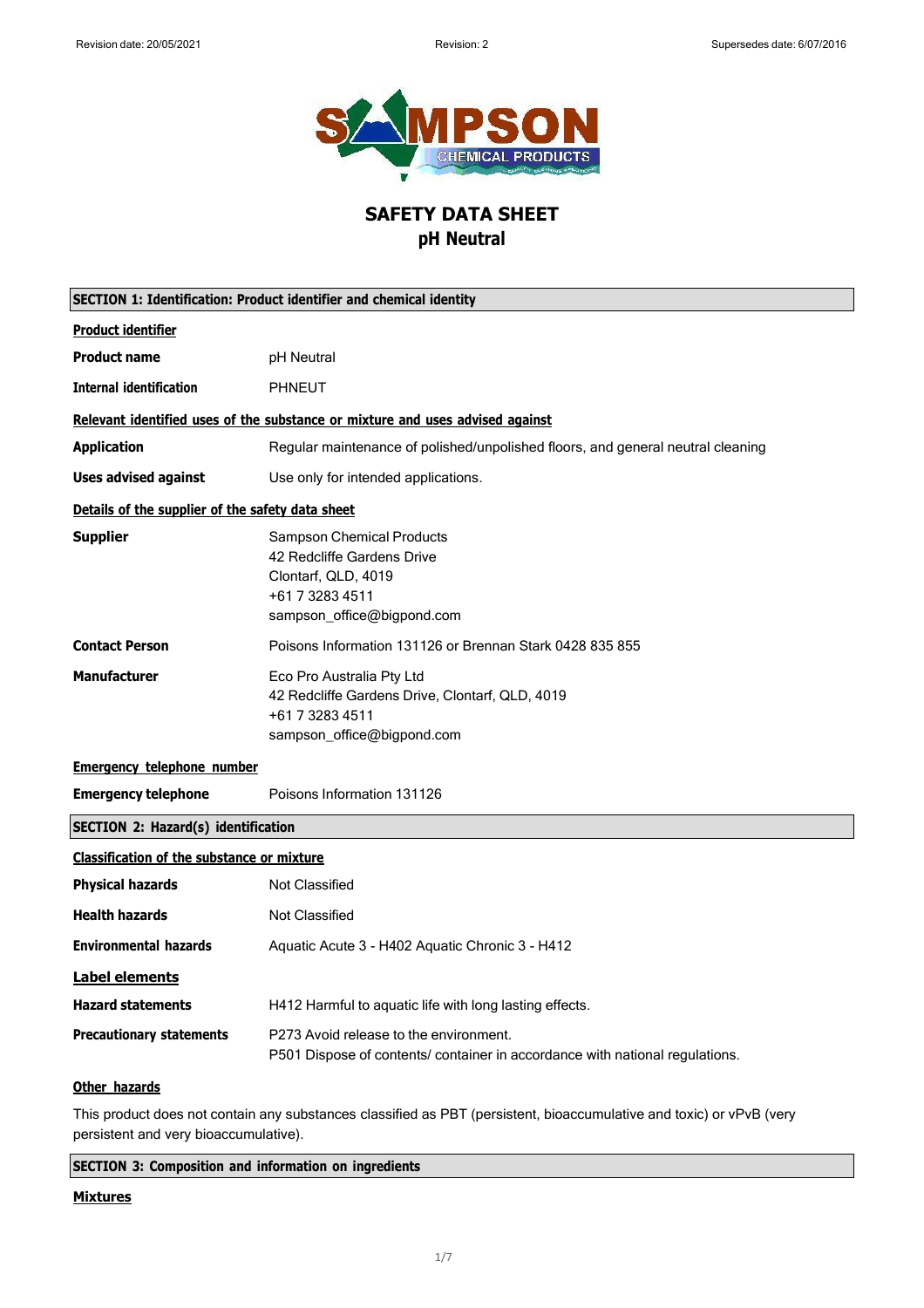| Nonylphenol, ethoxylated<br>CAS number: 9016-45-9     | $1 - 10%$                                                                                                                                                                                                              |
|-------------------------------------------------------|------------------------------------------------------------------------------------------------------------------------------------------------------------------------------------------------------------------------|
| bronopol (INN)<br>CAS number: 52-51-7                 | $< 1\%$                                                                                                                                                                                                                |
| <b>SECTION 4: First aid measures</b>                  |                                                                                                                                                                                                                        |
| <b>Description of first aid measures</b>              |                                                                                                                                                                                                                        |
| <b>General information</b>                            | If in doubt, get medical attention promptly. Show this Safety Data Sheet to the medical<br>personnel.                                                                                                                  |
| <b>Inhalation</b>                                     | Move affected person to fresh air and keep warm and at rest in a position comfortable for<br>breathing. Loosen tight clothing such as collar, tie or belt. Get medical attention if symptoms<br>are severe or persist. |
| <b>Ingestion</b>                                      | Rinse mouth thoroughly with water. Get medical advice/attention if you feel unwell. Do not<br>induce vomiting unless under the direction of medical personnel.                                                         |
| <b>Skin Contact</b>                                   | Rinse with water.                                                                                                                                                                                                      |
| Eye contact                                           | Rinse with water. Get medical attention if any discomfort continues.                                                                                                                                                   |
| <b>Protection of first aiders</b>                     | First aid personnel should wear appropriate protective equipment during any rescue.                                                                                                                                    |
|                                                       | Most important symptoms and effects, both acute and delayed                                                                                                                                                            |
| <b>General information</b>                            | The severity of the symptoms described will vary dependent on the concentration and the<br>length of exposure.                                                                                                         |
| <b>Inhalation</b>                                     | No specific symptoms known.                                                                                                                                                                                            |
| <b>Ingestion</b>                                      | No specific symptoms known.                                                                                                                                                                                            |
| <b>Skin contact</b>                                   | No specific symptoms known.                                                                                                                                                                                            |
| Eye contact                                           | No specific symptoms known. May be slightly irritating to eyes.                                                                                                                                                        |
|                                                       | Indication of any immediate medical attention and special treatment needed                                                                                                                                             |
| Notes for the doctor                                  | Treat symptomatically.                                                                                                                                                                                                 |
| <b>SECTION 5: Firefighting measures</b>               |                                                                                                                                                                                                                        |
| <b>Extinguishing media</b>                            |                                                                                                                                                                                                                        |
| Suitable extinguishing media                          | The product is not flammable. Extinguish with alcohol-resistant foam, carbon dioxide, dry<br>powder or water fog. Use fire-extinguishing media suitable for the surrounding fire.                                      |
| Unsuitable extinguishing<br>media                     | Do not use water jet as an extinguisher, as this will spread the fire.                                                                                                                                                 |
| Special hazards arising from the substance or mixture |                                                                                                                                                                                                                        |
| <b>Specific hazards</b>                               | Containers can burst violently or explode when heated, due to excessive pressure build-up.                                                                                                                             |
| <b>Hazardous combustion</b><br>products               | Thermal decomposition or combustion products may include the following substances:<br>Harmful gases or vapours.                                                                                                        |
| <b>Advice for firefighters</b>                        |                                                                                                                                                                                                                        |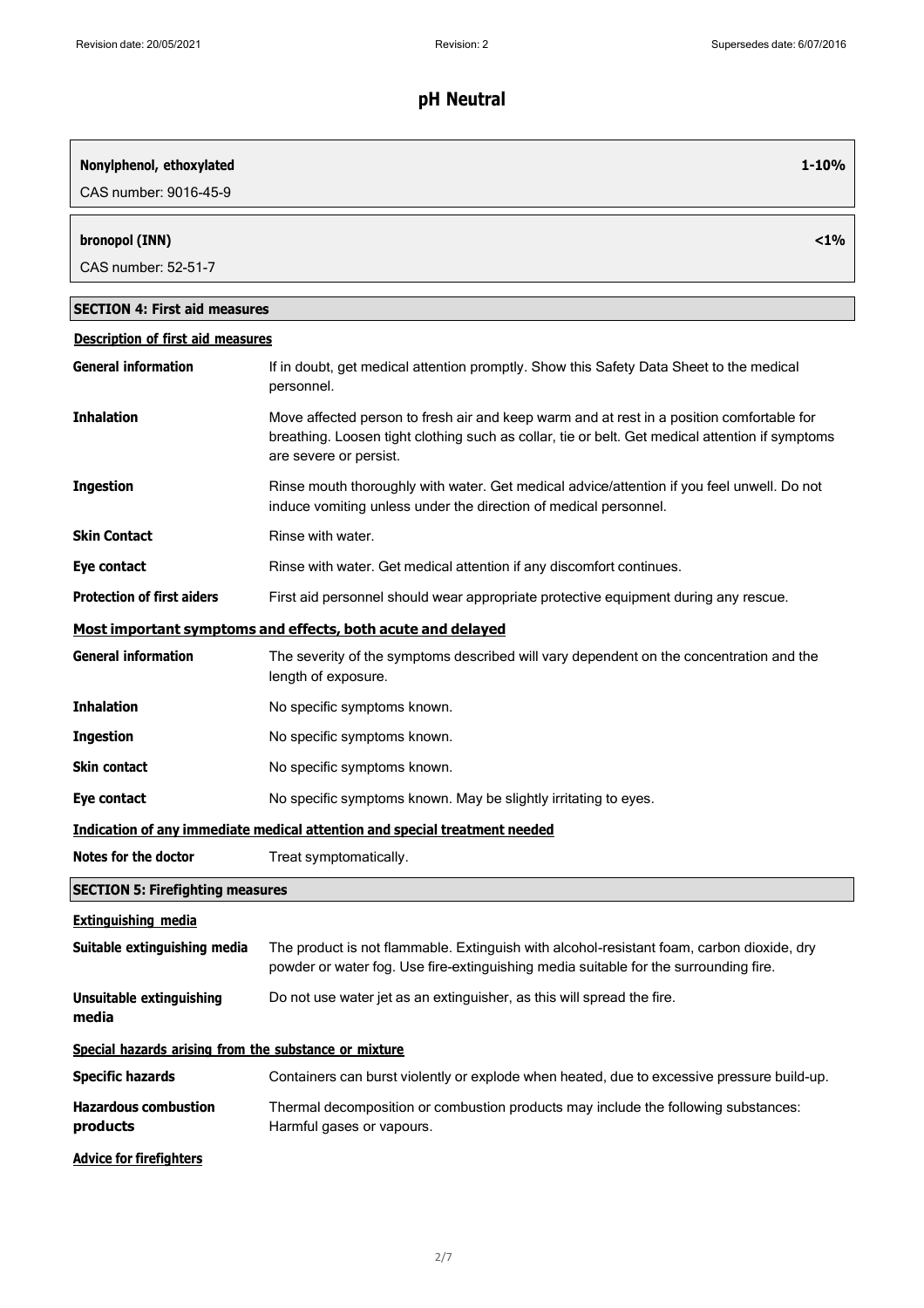| <b>Protective actions during</b><br>firefighting             | Avoid breathing fire gases or vapours. Evacuate area. Cool containers exposed to heat with<br>water spray and remove them from the fire area if it can be done without risk. Cool containers<br>exposed to flames with water until well after the fire is out. If a leak or spill has not ignited, use<br>water spray to disperse vapours and protect men stopping the leak. Avoid discharge to the<br>aquatic environment. Control run-off water by containing and keeping it out of sewers and<br>watercourses. If risk of water pollution occurs, notify appropriate authorities.                                                                                                                                                       |  |  |  |  |
|--------------------------------------------------------------|--------------------------------------------------------------------------------------------------------------------------------------------------------------------------------------------------------------------------------------------------------------------------------------------------------------------------------------------------------------------------------------------------------------------------------------------------------------------------------------------------------------------------------------------------------------------------------------------------------------------------------------------------------------------------------------------------------------------------------------------|--|--|--|--|
| Special protective equipment<br>for firefighters             | Wear positive-pressure self-contained breathing apparatus (SCBA) and appropriate protective<br>clothing. Firefighter's clothing conforming to Australia/New Zealand Standards AS/NZS 4967<br>(for clothing) AS/NZS 1801 (for helmets), AS/NZS 4821 (for protective boots), AS/NZS 1801<br>(for protective gloves) will provide a basic level of protection for chemical incidents.                                                                                                                                                                                                                                                                                                                                                         |  |  |  |  |
| <b>SECTION 6: Accidental release measures</b>                |                                                                                                                                                                                                                                                                                                                                                                                                                                                                                                                                                                                                                                                                                                                                            |  |  |  |  |
|                                                              | Personal precautions, protective equipment and emergency procedures                                                                                                                                                                                                                                                                                                                                                                                                                                                                                                                                                                                                                                                                        |  |  |  |  |
| <b>Personal precautions</b>                                  | Wear protective clothing as described in Section 8 of this safety data sheet. No action shall be<br>taken without appropriate training or involving any personal risk.                                                                                                                                                                                                                                                                                                                                                                                                                                                                                                                                                                     |  |  |  |  |
| <b>Environmental precautions</b>                             |                                                                                                                                                                                                                                                                                                                                                                                                                                                                                                                                                                                                                                                                                                                                            |  |  |  |  |
| <b>Environmental precautions</b>                             | Avoid discharge into drains or watercourses or onto the ground. Avoid discharge to the<br>aquatic environment.                                                                                                                                                                                                                                                                                                                                                                                                                                                                                                                                                                                                                             |  |  |  |  |
| Methods and material for containment and cleaning up         |                                                                                                                                                                                                                                                                                                                                                                                                                                                                                                                                                                                                                                                                                                                                            |  |  |  |  |
| Methods for cleaning up                                      | Wear protective clothing as described in Section 8 of this safety data sheet. Clear up spills<br>immediately and dispose of waste safely. Small Spillages: Collect spillage. Large Spillages:<br>Absorb spillage with non-combustible, absorbent material. The contaminated absorbent may<br>pose the same hazard as the spilled material. Collect and place in suitable waste disposal<br>containers and seal securely. Label the containers containing waste and contaminated<br>materials and remove from the area as soon as possible. Flush contaminated area with plenty<br>of water. Wash thoroughly after dealing with a spillage. Dangerous for the environment. Do<br>not empty into drains. For waste disposal, see Section 13. |  |  |  |  |
| Reference to other sections                                  |                                                                                                                                                                                                                                                                                                                                                                                                                                                                                                                                                                                                                                                                                                                                            |  |  |  |  |
| <b>Reference to other sections</b>                           | For personal protection, see Section 8. See Section 11 for additional information on health<br>hazards. See Section 12 for additional information on ecological hazards. For waste disposal,<br>see Section 13.                                                                                                                                                                                                                                                                                                                                                                                                                                                                                                                            |  |  |  |  |
|                                                              | SECTION 7: Handling and storage, including how the chemical may be safely used                                                                                                                                                                                                                                                                                                                                                                                                                                                                                                                                                                                                                                                             |  |  |  |  |
| <b>Precautions for safe handling</b>                         |                                                                                                                                                                                                                                                                                                                                                                                                                                                                                                                                                                                                                                                                                                                                            |  |  |  |  |
| <b>Usage precautions</b>                                     | Read and follow manufacturer's recommendations. Wear protective clothing as described in<br>Section 8 of this safety data sheet. Keep away from food, drink and animal feeding stuffs.<br>Handle all packages and containers carefully to minimise spills. Keep container tightly sealed<br>when not in use. Avoid the formation of mists. Avoid discharge to the aquatic environment.                                                                                                                                                                                                                                                                                                                                                     |  |  |  |  |
| <b>Advice on general</b><br>occupational hygiene             | Wash promptly if skin becomes contaminated. Take off contaminated clothing and wash<br>before reuse. Wash contaminated clothing before reuse.                                                                                                                                                                                                                                                                                                                                                                                                                                                                                                                                                                                              |  |  |  |  |
| Conditions for safe storage, including any incompatibilities |                                                                                                                                                                                                                                                                                                                                                                                                                                                                                                                                                                                                                                                                                                                                            |  |  |  |  |
| <b>Storage precautions</b>                                   | Keep only in the original container. Keep container tightly closed, in a cool, well ventilated<br>place. Keep containers upright. Protect containers from damage.                                                                                                                                                                                                                                                                                                                                                                                                                                                                                                                                                                          |  |  |  |  |
| <b>Storage class</b>                                         | Miscellaneous hazardous material storage.                                                                                                                                                                                                                                                                                                                                                                                                                                                                                                                                                                                                                                                                                                  |  |  |  |  |
| Specific end use(s)                                          |                                                                                                                                                                                                                                                                                                                                                                                                                                                                                                                                                                                                                                                                                                                                            |  |  |  |  |
| Specific end use(s)                                          | The identified uses for this product are detailed in Section 1.                                                                                                                                                                                                                                                                                                                                                                                                                                                                                                                                                                                                                                                                            |  |  |  |  |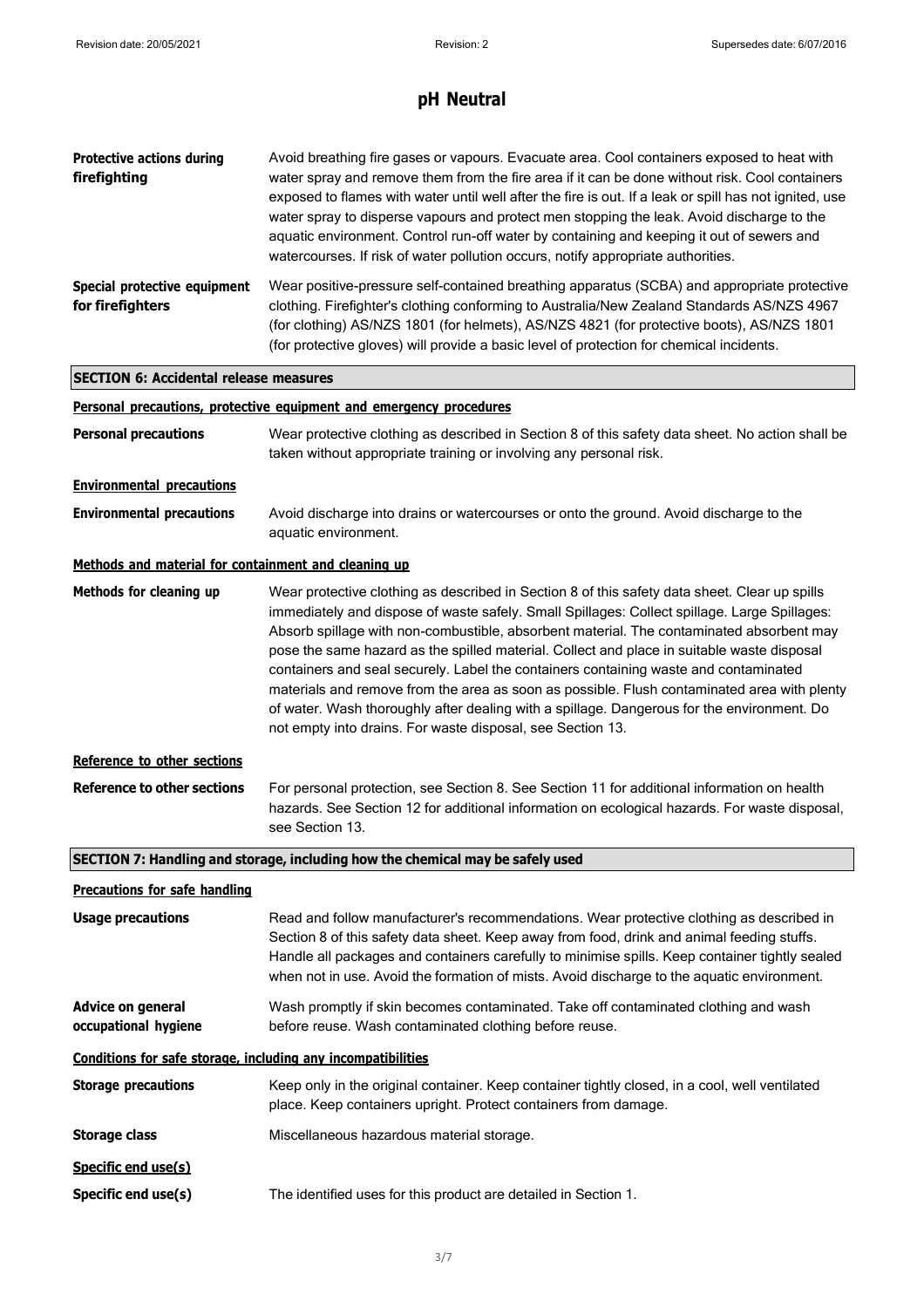## **SECTION 8: Exposure controls and personal protection**

### **Exposure controls**

|   | <b>Protective equipment</b> |
|---|-----------------------------|
| ⋒ |                             |

| Appropriate engineering<br>controls       | Provide adequate ventilation. Observe any occupational exposure limits for the product or<br>ingredients.                                                                                                                                                                                                                                                                                                                                                                                                                                                                                                           |
|-------------------------------------------|---------------------------------------------------------------------------------------------------------------------------------------------------------------------------------------------------------------------------------------------------------------------------------------------------------------------------------------------------------------------------------------------------------------------------------------------------------------------------------------------------------------------------------------------------------------------------------------------------------------------|
| Eye/face protection                       | Unless the assessment indicates a higher degree of protection is required, the following<br>protection should be worn: Tight-fitting safety glasses.                                                                                                                                                                                                                                                                                                                                                                                                                                                                |
| <b>Hand protection</b>                    | No specific hand protection recommended. Avoid contact with skin.                                                                                                                                                                                                                                                                                                                                                                                                                                                                                                                                                   |
| Other skin and body<br>protection         | Wear appropriate clothing to prevent repeated or prolonged skin contact.                                                                                                                                                                                                                                                                                                                                                                                                                                                                                                                                            |
| <b>Hygiene measures</b>                   | Wash hands thoroughly after handling. Wash at the end of each work shift and before eating,<br>smoking and using the toilet. Do not eat, drink or smoke when using this product.                                                                                                                                                                                                                                                                                                                                                                                                                                    |
| <b>Respiratory protection</b>             | Ensure all respiratory protective equipment is suitable for its intended use and complies with<br>Australia/New Zealand Standard AS/NZS 1716. Check that the respirator fits tightly and the<br>filter is changed regularly. Gas and combination filter cartridges should comply with<br>Australia/New Zealand Standard AS/NZS 1716. Full face mask respirators with replaceable<br>filter cartridges should comply with Australia/New Zealand Standard AS/NZS 1716. Half mask<br>and quarter mask respirators with replaceable filter cartridges should comply with<br>Australia/New Zealand Standard AS/NZS 1716. |
| <b>Environmental exposure</b><br>controls | Keep container tightly sealed when not in use. Emissions from ventilation or work process<br>equipment should be checked to ensure they comply with the requirements of environmental<br>protection legislation. In some cases, fume scrubbers, filters or engineering modifications to<br>the process equipment will be necessary to reduce emissions to acceptable levels.                                                                                                                                                                                                                                        |

### **SECTION 9: Physical and chemical properties**

| Information on basic physical and chemical properties |  |  |  |  |
|-------------------------------------------------------|--|--|--|--|
|                                                       |  |  |  |  |

| <b>Appearance</b>       | Coloured liquid.   |
|-------------------------|--------------------|
| Colour                  | Yellowish - Orange |
| <b>Odour</b>            | Lemon.             |
| pН                      | ⇁                  |
| <b>Specific Gravity</b> | 1.0                |
|                         |                    |

### **SECTION 10: Stability and reactivity**

| <b>Reactivity</b>                            | There are no known reactivity hazards associated with this product.                                                    |
|----------------------------------------------|------------------------------------------------------------------------------------------------------------------------|
| <b>Stability</b>                             | Stable at normal ambient temperatures and when used as recommended. Stable under the<br>prescribed storage conditions. |
| <b>Possibility of hazardous</b><br>reactions | No potentially hazardous reactions known.                                                                              |
| <b>Conditions to avoid</b>                   | Avoid heat, flames and other sources of ignition.                                                                      |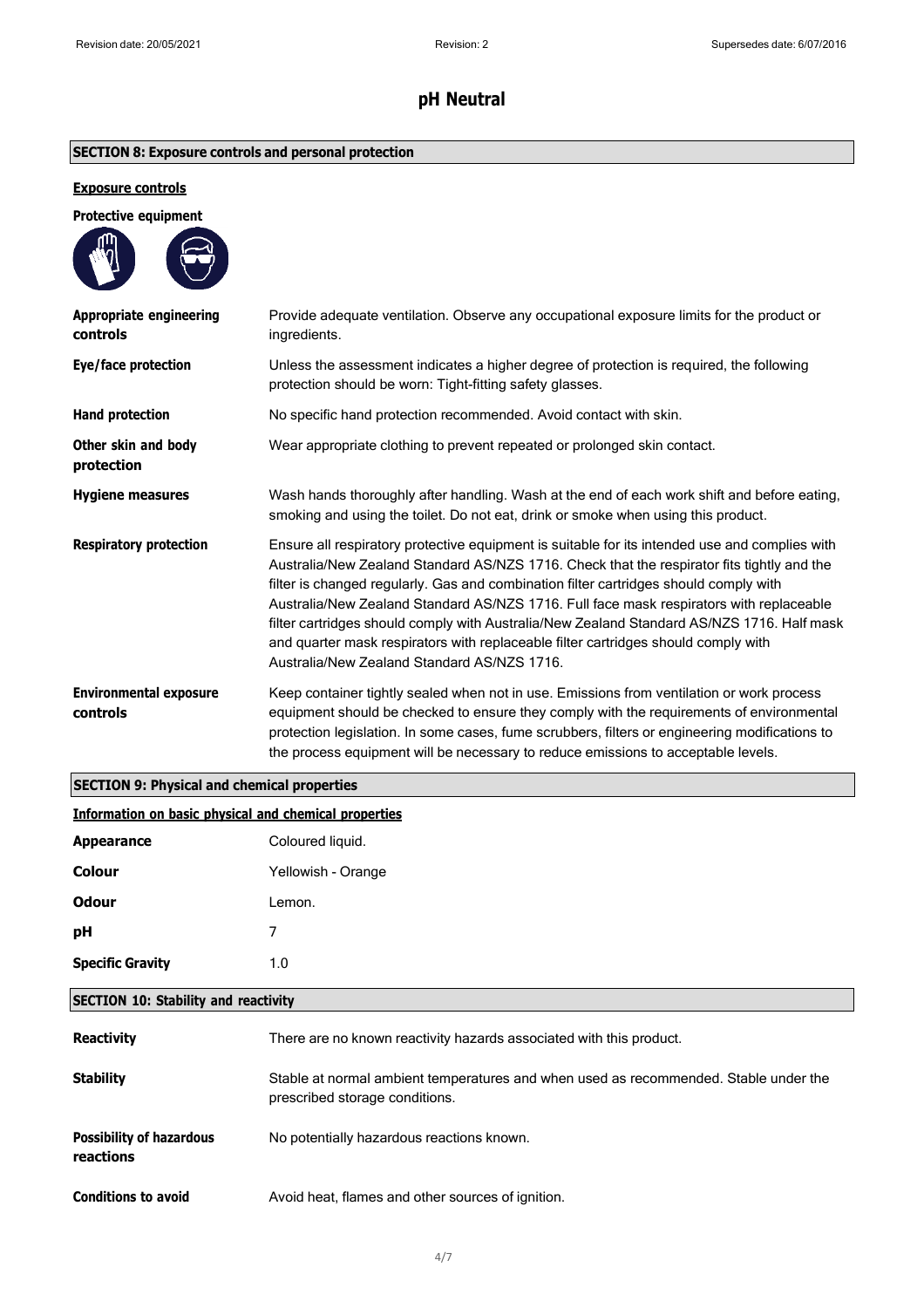| <b>Materials to avoid</b>                                            | Oxidising agents.                                                                                                                                                       |  |  |  |
|----------------------------------------------------------------------|-------------------------------------------------------------------------------------------------------------------------------------------------------------------------|--|--|--|
| <b>Hazardous decomposition</b><br>products                           | Does not decompose when used and stored as recommended. Thermal decomposition or<br>combustion products may include the following substances: Harmful gases or vapours. |  |  |  |
|                                                                      | <b>SECTION 11: Toxicological information</b>                                                                                                                            |  |  |  |
| <b>Information on toxicological effects</b>                          |                                                                                                                                                                         |  |  |  |
| <b>Acute toxicity - oral</b>                                         |                                                                                                                                                                         |  |  |  |
| Notes (oral LD <sub>50</sub> )                                       | Based on available data the classification criteria are not met.                                                                                                        |  |  |  |
| ATE oral (mg/kg)                                                     | 10,000.0                                                                                                                                                                |  |  |  |
| <b>Acute toxicity - dermal</b><br>Notes (dermal LD <sub>50</sub> )   | Based on available data the classification criteria are not met.                                                                                                        |  |  |  |
| <b>Acute toxicity - inhalation</b><br>Notes (inhalation LCso)        | Based on available data the classification criteria are not met.                                                                                                        |  |  |  |
| <b>Skin corrosion/irritation</b><br><b>Animal data</b>               | Based on available data the classification criteria are not met.                                                                                                        |  |  |  |
| Serious eye damage/irritation                                        | Serious eye damage/irritation Based on available data the classification criteria are not met.                                                                          |  |  |  |
| <b>Respiratory sensitisation</b><br><b>Respiratory sensitisation</b> | Based on available data the classification criteria are not met.                                                                                                        |  |  |  |
| <b>Skin sensitisation</b><br><b>Skin sensitisation</b>               | Based on available data the classification criteria are not met.                                                                                                        |  |  |  |
| Germ cell mutagenicity<br>Genotoxicity - in vitro                    | Based on available data the classification criteria are not met.                                                                                                        |  |  |  |
| Carcinogenicity<br>Carcinogenicity                                   | Based on available data the classification criteria are not met.                                                                                                        |  |  |  |
| <b>IARC</b> carcinogenicity                                          | None of the ingredients are listed or exempt.                                                                                                                           |  |  |  |
| <b>Reproductive toxicity</b>                                         | Reproductive toxicity - fertility Based on available data the classification criteria are not met.                                                                      |  |  |  |
| <b>Reproductive toxicity -</b><br>development                        | Based on available data the classification criteria are not met.                                                                                                        |  |  |  |
| Specific target organ toxicity - single exposure                     |                                                                                                                                                                         |  |  |  |
| <b>STOT - single exposure</b>                                        | Not classified as a specific target organ toxicant after a single exposure.                                                                                             |  |  |  |
| Specific target organ toxicity - repeated exposure                   |                                                                                                                                                                         |  |  |  |
| <b>STOT - repeated exposure</b>                                      | Not classified as a specific target organ toxicant after repeated exposure.                                                                                             |  |  |  |
| <b>Aspiration hazard</b><br><b>Aspiration hazard</b>                 | Based on available data the classification criteria are not met.                                                                                                        |  |  |  |
| <b>General information</b>                                           | The severity of the symptoms described will vary dependent on the concentration and the<br>length of exposure.                                                          |  |  |  |
| <b>Inhalation</b>                                                    | No specific symptoms known.                                                                                                                                             |  |  |  |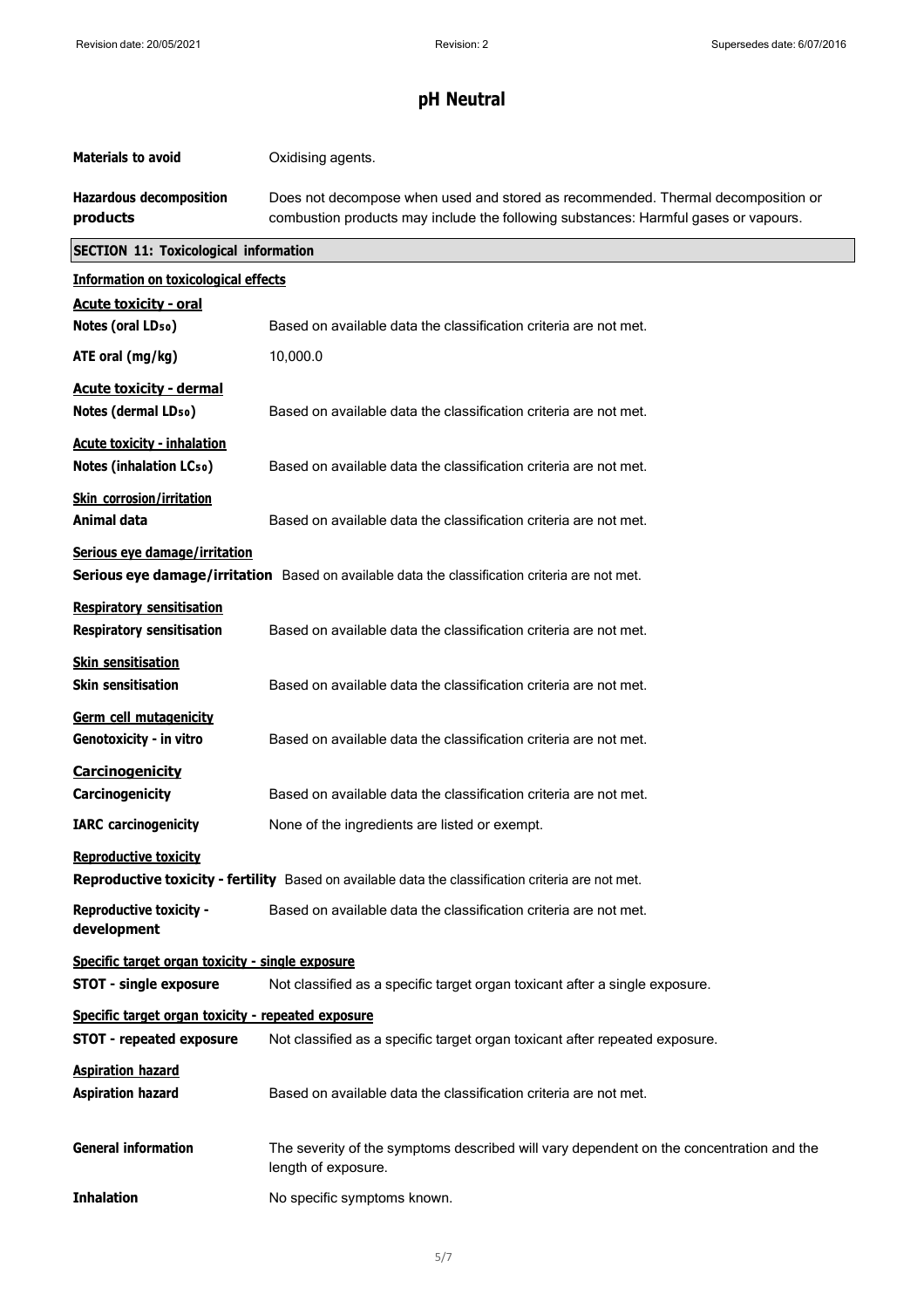| <b>Ingestion</b>                                            | No specific symptoms known.                                                                                                                                                                                                                                                                                                                                                                                                                                                                                               |  |
|-------------------------------------------------------------|---------------------------------------------------------------------------------------------------------------------------------------------------------------------------------------------------------------------------------------------------------------------------------------------------------------------------------------------------------------------------------------------------------------------------------------------------------------------------------------------------------------------------|--|
| <b>Skin Contact</b>                                         | No specific symptoms known.                                                                                                                                                                                                                                                                                                                                                                                                                                                                                               |  |
| Eye contact                                                 | No specific symptoms known.                                                                                                                                                                                                                                                                                                                                                                                                                                                                                               |  |
| <b>Route of exposure</b>                                    | Ingestion Inhalation Skin and/or eye contact                                                                                                                                                                                                                                                                                                                                                                                                                                                                              |  |
| <b>Target Organs</b>                                        | No specific target organs known.                                                                                                                                                                                                                                                                                                                                                                                                                                                                                          |  |
| <b>SECTION 12: Ecological information</b>                   |                                                                                                                                                                                                                                                                                                                                                                                                                                                                                                                           |  |
| <b>Toxicity</b>                                             | Aquatic Chronic 3 - H412 Harmful to aquatic life with long lasting effects.                                                                                                                                                                                                                                                                                                                                                                                                                                               |  |
| Persistence and degradability                               |                                                                                                                                                                                                                                                                                                                                                                                                                                                                                                                           |  |
|                                                             | Persistence and degradability The degradability of the product is not known.                                                                                                                                                                                                                                                                                                                                                                                                                                              |  |
| <b>Bioaccumulative potential</b>                            |                                                                                                                                                                                                                                                                                                                                                                                                                                                                                                                           |  |
| <b>Bioaccumulative Potential</b>                            | No data available on bioaccumulation.                                                                                                                                                                                                                                                                                                                                                                                                                                                                                     |  |
| <b>Mobility in soil</b>                                     |                                                                                                                                                                                                                                                                                                                                                                                                                                                                                                                           |  |
| <b>Mobility</b>                                             | No data available.                                                                                                                                                                                                                                                                                                                                                                                                                                                                                                        |  |
| Other adverse effects                                       |                                                                                                                                                                                                                                                                                                                                                                                                                                                                                                                           |  |
| <b>Other adverse effects</b>                                | None known.                                                                                                                                                                                                                                                                                                                                                                                                                                                                                                               |  |
| <b>SECTION 13: Disposal considerations</b>                  |                                                                                                                                                                                                                                                                                                                                                                                                                                                                                                                           |  |
| <b>Waste treatment methods</b>                              |                                                                                                                                                                                                                                                                                                                                                                                                                                                                                                                           |  |
| <b>General information</b>                                  | The generation of waste should be minimised or avoided wherever possible. Reuse or recycle<br>products wherever possible. This material and its container must be disposed of in a safe<br>way. When handling waste, the safety precautions applying to handling of the product should<br>be considered. Care should be taken when handling emptied containers that have not been<br>thoroughly cleaned or rinsed out. Empty containers or liners may retain some product<br>residues and hence be potentially hazardous. |  |
| <b>Disposal methods</b>                                     | Dispose of waste via a licensed waste disposal contractor.                                                                                                                                                                                                                                                                                                                                                                                                                                                                |  |
| <b>SECTION 14: Transport information</b>                    |                                                                                                                                                                                                                                                                                                                                                                                                                                                                                                                           |  |
| General                                                     | The product is not covered by international regulations on the transport of dangerous goods<br>(IMDG, IATA, ADG).                                                                                                                                                                                                                                                                                                                                                                                                         |  |
| <b>UN number</b>                                            |                                                                                                                                                                                                                                                                                                                                                                                                                                                                                                                           |  |
| Not applicable.                                             |                                                                                                                                                                                                                                                                                                                                                                                                                                                                                                                           |  |
| <b>UN proper shipping name</b>                              |                                                                                                                                                                                                                                                                                                                                                                                                                                                                                                                           |  |
| Not applicable.                                             |                                                                                                                                                                                                                                                                                                                                                                                                                                                                                                                           |  |
| Transport hazard class(es)                                  |                                                                                                                                                                                                                                                                                                                                                                                                                                                                                                                           |  |
| No transport warning sign required.                         |                                                                                                                                                                                                                                                                                                                                                                                                                                                                                                                           |  |
| <b>Packing group</b>                                        |                                                                                                                                                                                                                                                                                                                                                                                                                                                                                                                           |  |
| Not applicable.                                             |                                                                                                                                                                                                                                                                                                                                                                                                                                                                                                                           |  |
| <b>Environmental hazards</b>                                |                                                                                                                                                                                                                                                                                                                                                                                                                                                                                                                           |  |
| Environmentally hazardous substance/marine pollutant<br>No. |                                                                                                                                                                                                                                                                                                                                                                                                                                                                                                                           |  |